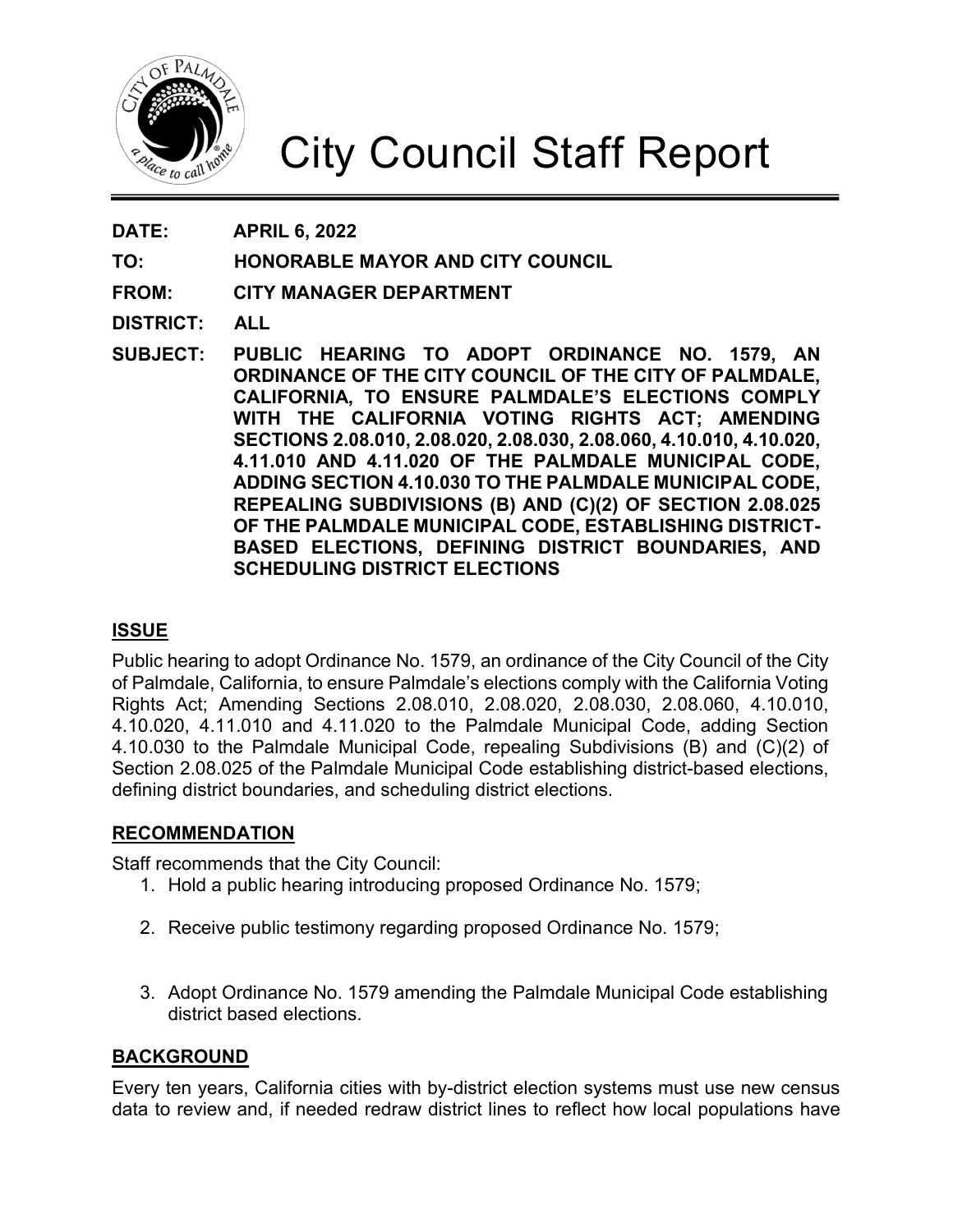Re: Public Hearing and Approval of Ordinance No. 1579 Adopting Five (5) District Boundaries and a Rotating Mayor April 6, 2022 Page 2

changed. This process, called redistricting, ensures all districts have nearly equal population. **The redistricting process for the City of Palmdale must be completed by April 17, 2022 pursuant to** *California Elections Code* **§** *21622*.

The City of Palmdale presently has four council districts and a directly elected mayor. The City adopted its current district boundaries in 2016 based on 2010 census data, as required by law. The district boundaries must now be reconsidered using the 2020 census data and in compliance with the Fair and Inclusive Redistricting for Municipalities and Political Subdivisions ("FAIR MAPS") Act, which was adopted by the California legislature as AB 849 and took effect January 1, 2020. AB 1276 is a subsequent clean up of AB 849 and took effect on January 1, 2021.

# **FAIR MAPS ACT and REDISTRICTING REQUIREMENTS:**

Under the Act, the City shall draw and adopt district boundaries using the following criteria, in the listed order of priority (*See, California Elections Code* §21621, et. al.):

- 1) Comply with the federal requirements of equal population and the Voting Rights Act;
- 2) Geographically contiguous;
- 3) Undivided neighborhoods and "communities of interest" (socio-economic geographic areas that should be kept together);
- 4) Easily identifiable boundaries;
- 5) Geographic compactness (do not bypass one group of people to get to a more distant group of people); and,
- 6) Shall not favor or discriminate against a political party.

In accordance with the requirements of the FAIR MAPS Act, the City of Palmdale conducted the following Public Hearings and Community Workshops related to redistricting:

| September 14, 2021 | <b>First Meeting Public Hearing</b><br>Council Chamber, 38300 Sierra Highway,<br>Suite B, Palmdale                               |
|--------------------|----------------------------------------------------------------------------------------------------------------------------------|
| October 12, 2021   | <b>District 1 Community Workshop</b><br>Holiday Inn, 38630 5th Street West,<br>Palmdale                                          |
| October 16, 2021   | <b>District 4 Community Workshop</b><br>Knight High School - Theater, 37423 70th<br><b>Street East, Palmdale</b>                 |
| October 16, 2021   | <b>District 3 Community Workshop</b><br>Palmdale Oasis Park Recreation Center -<br>Gymnasium, 3850 East Avenue<br>S.<br>Palmdale |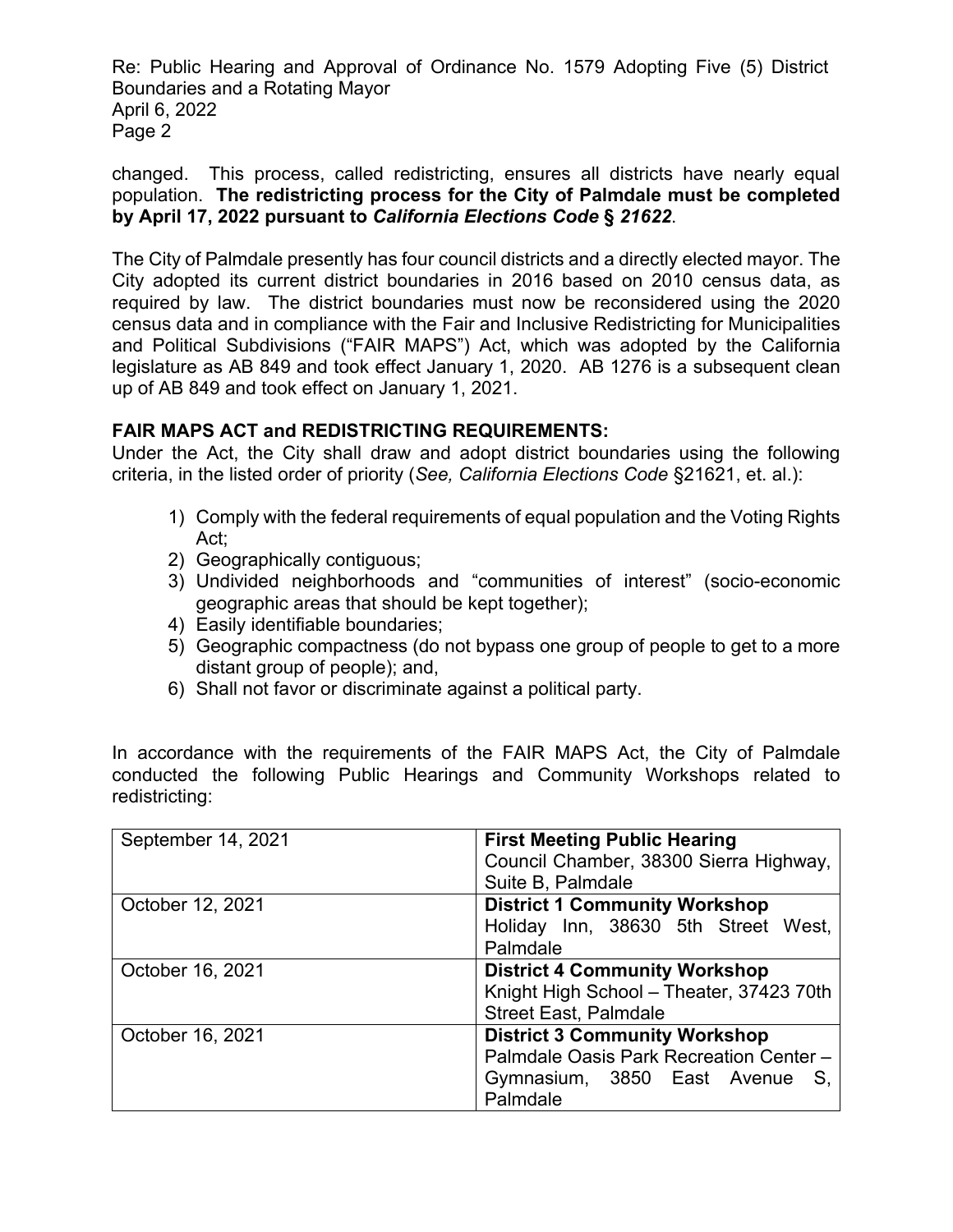Re: Public Hearing and Approval of Ordinance No. 1579 Adopting Five (5) District Boundaries and a Rotating Mayor April 6, 2022 Page 3

| October 25, 2021  | <b>District 2 Community Workshop</b>                                                 |  |
|-------------------|--------------------------------------------------------------------------------------|--|
|                   | Marie Kerr Park Recreation Center, 2723-                                             |  |
|                   | A West Rancho Vista Blvd., Palmdale                                                  |  |
| November 3, 2021  | <b>Second Public Hearing</b>                                                         |  |
|                   | City Council Meeting in the Council                                                  |  |
|                   | Chamber, 38300 Sierra Highway, Suite B,                                              |  |
|                   | Palmdale                                                                             |  |
| January 12, 2022  | <b>Third Public Hearing</b>                                                          |  |
|                   | City Council Meeting in the Council                                                  |  |
|                   | Chamber, 38300 Sierra Highway, Suite B,                                              |  |
|                   | Palmdale                                                                             |  |
| February 2, 2022  | <b>Fourth Public Hearing</b>                                                         |  |
|                   | City Council Meeting in the Council                                                  |  |
|                   | Chamber, 38300 Sierra Highway, Suite B,                                              |  |
|                   | Palmdale                                                                             |  |
| February 16, 2022 | <b>Fifth Public Hearing</b>                                                          |  |
|                   | City Council Meeting in the Council                                                  |  |
|                   | Chamber, 38300 Sierra Highway, Suite B,                                              |  |
|                   | Palmdale                                                                             |  |
| March 16, 2022    | Sixth Public Hearing (1 of 2 required in                                             |  |
|                   | transition to five (5) districts and a                                               |  |
|                   | rotating mayor)                                                                      |  |
|                   | City Council Meeting in the Council<br>Chamber, 38300 Sierra Highway, Suite B,       |  |
|                   | Palmdale                                                                             |  |
| April 6, 2022     |                                                                                      |  |
|                   | Seventh Public Hearing (2 of 2 required<br>in transition to five (5) districts and a |  |
|                   | rotating mayor)                                                                      |  |
|                   | City Council Meeting in the Council                                                  |  |
|                   | Chamber, 38300 Sierra Highway, Suite B,                                              |  |
|                   | Palmdale                                                                             |  |
|                   |                                                                                      |  |

# **DISCUSSION**

At the present time the council and city are in the process of completing statutorily required redistricting. This process must be completed by April 17, 2022. At the March 2, 2022, City Council meeting, Council directed the Interim City Manager to contract with a new demographer to create several proposed maps indicating five (5) council districts and a rotating mayor. The maps have been drawn and were uploaded to the Draw Palmdale website for public viewing on March 11, 2022.

On March 16, 2022 the City Council held the first of two (2) required public hearings to discuss and consider several five (5) district map options, received input from the public,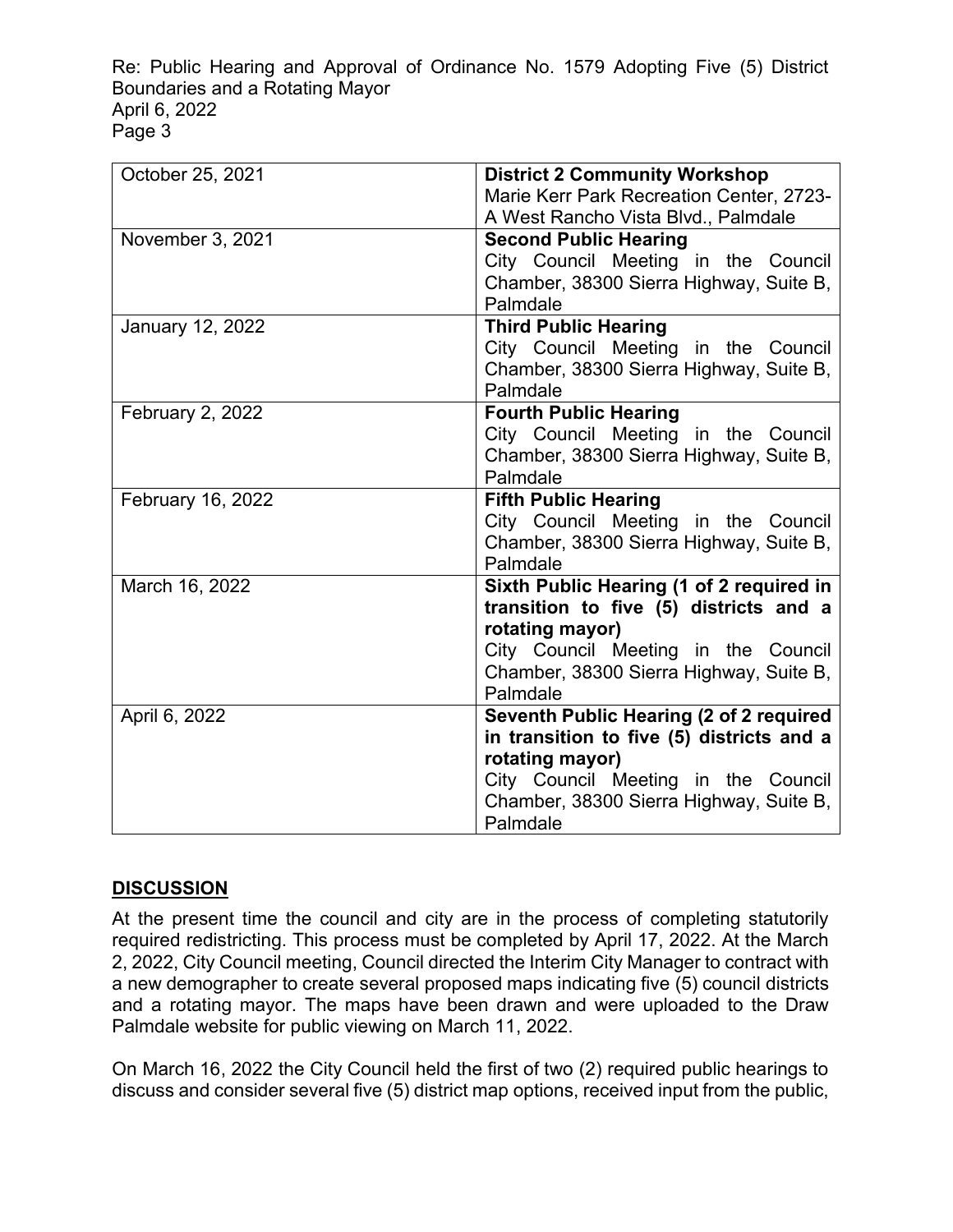Re: Public Hearing and Approval of Ordinance No. 1579 Adopting Five (5) District Boundaries and a Rotating Mayor April 6, 2022 Page 4

reviewed and directed staff to prepare Ordinance No. 1579, an Ordinance of the City Council of the City of Palmdale, California to ensure Palmdale's elections are in compliance with the California Voting Rights Act (CVRA). The Ordinance would also adopt Map Option No. 2 (provided by Compass Demographics, Inc.) describing five (5) voting district boundaries and a rotating mayor, amending Sections 2.08.010, 2.08.020, 2.08.030, 2.08.060, 4.10.010, 4.10.020, 4.11.010 and 4.11.020 to the Palmdale Municipal Code, adding Section 4.10.030 to the Palmdale Municipal Code, repealing Subdivisions (B) and (C)(2) of Section 2.08.025 of the Palmdale Municipal Code, establishing district-based elections, defining district boundaries, and scheduling district elections.

# **FISCAL IMPACT**

Proposed Ordinance No. 1579 does not have any direct financial impact.

# **STRATEGIC PLAN**

Goal I: Maintain effective public safety and protection for life, property, and the environment.

C. Use a variety of methods to communicate timely, useful, and trusted information about city programs, services, and policies.

Goal II: Ensure long-term fiscal health of the City and maintain funding for services.

C. Involve and expand engagement to enhance public oversight and transparency.

| Prepared by:                           | Ronda Pere  |
|----------------------------------------|-------------|
| Certified as to availability of Funds: | Keith Kang  |
| Approved by:                           | Ronda Pere  |
| Approved as to form:                   | Christopher |

ez, Interim City Manager , Finance Manager ez, Interim City Manager r Beck, City Attorney

# **ATTACHMENTS**

- 1. Map Option 2 provided by Compass Demographics Inc.
- 2. Ordinance No. 1579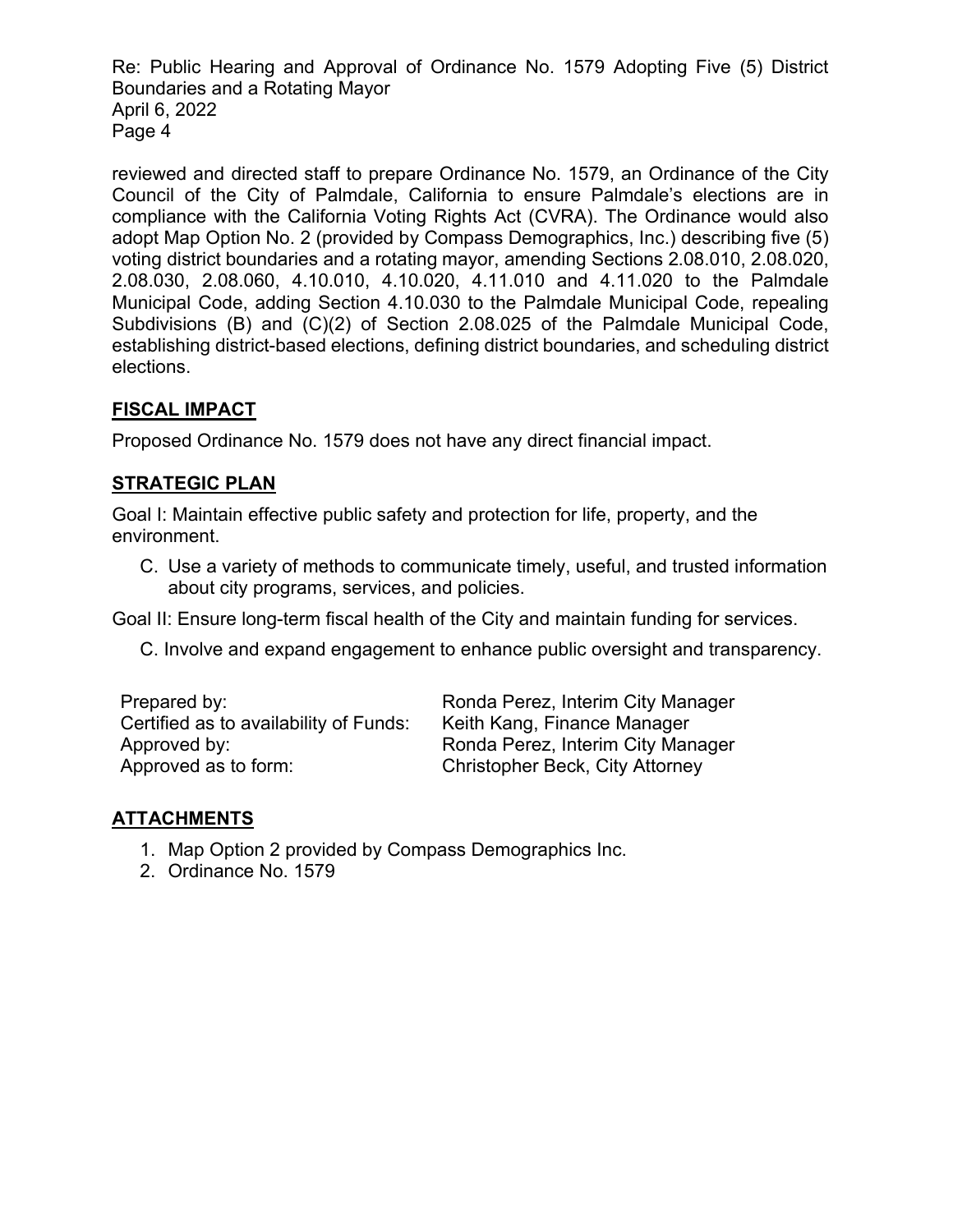## CITY OF PALMDALE

## COUNTY OF LOS ANGELES, CALIFORNIA

## ORDINANCE NO. 1579

AN ORDINANCE OF THE CITY COUNCIL OF THE CITY OF PALMDALE , CALIFORNIA, TO ENSURE PALMDALE'S ELECTIONS COMPLY WITH THE CALIFORNIA VOTING RIGHTS ACT; AMENDING SECTIONS 2.08.010, 2.08.020, 2.08.030, 2.08.060, 4.10.010, 4.10.020, 4.11.010 and 4.11.020 OF THE PALMDALE MUNICIPAL CODE, ADDING SECTION 4.10.030 TO THE PALMDALE MUNICIPAL CODE, REPEALING SUBDIVISIONS (B) AND (C)(2) OF SECTION 2.08.025 OF THE PALMDALE MUNICIPAL CODE, ESTABLISHING DISTRICT-BASED ELECTIONS, DEFINING DISTRICT BOUNDARIES, AND SCHEDULING DISTRICT ELECTIONS.

**WHEREAS**, the City of Palmdale currently elects and is governed by five (5) City Councilmembers, one of whom serves as Mayor, using district elections to elect four (4) of the Councilmembers and an at-large election system to elect the Mayor; and

**WHEREAS**, the California Voting Rights Act (CVRA), at California Elections Code section 14027, states: "An at-large method of election may not be imposed or applied in a manner that impairs the ability of a protected class to elect candidates of its choice or its ability to influence the outcome of an election, as a result of the dilution or the abridgment of the rights of voters who are members of a protected class ... "; and

**WHEREAS**, the City's elections were the subject of a lawsuit under the CVRA – *Jauregui v. City of Palmdale* – and ultimately the City's at-large election system was found to violate the CVRA; and

**WHEREAS**, The California Court of Appeals has ruled that the City of Palmdale, and other Charter Cities, must comply with the CVRA's requirements regarding districtbased elections (*Jauregui v. City of Palmdale*, (2014) 226 Cal.App.4th 781); and

**WHEREAS**, to date, dozens of Charter Cities have transitioned from at-large to bydistrict elections without a public vote, most by ordinance and others by court order; and

**WHEREAS**, in order to maximize the goals of the CVRA and the City's goals of equality, diversity and inclusion, the City Council has determined that it is in the best interest of the City to transition from its current at-large election system (as defined by the CVRA) to a district-based election system; and

**WHEREAS,** Palmdale enjoys a diverse demographic blend of several racial and ethnic groups – e.g. Latino, African American and non-Hispanic white; and

**WHEREAS**, pursuant to California Elections Code Section 10010, the City has held several public meetings at which the public's input on district maps was invited; and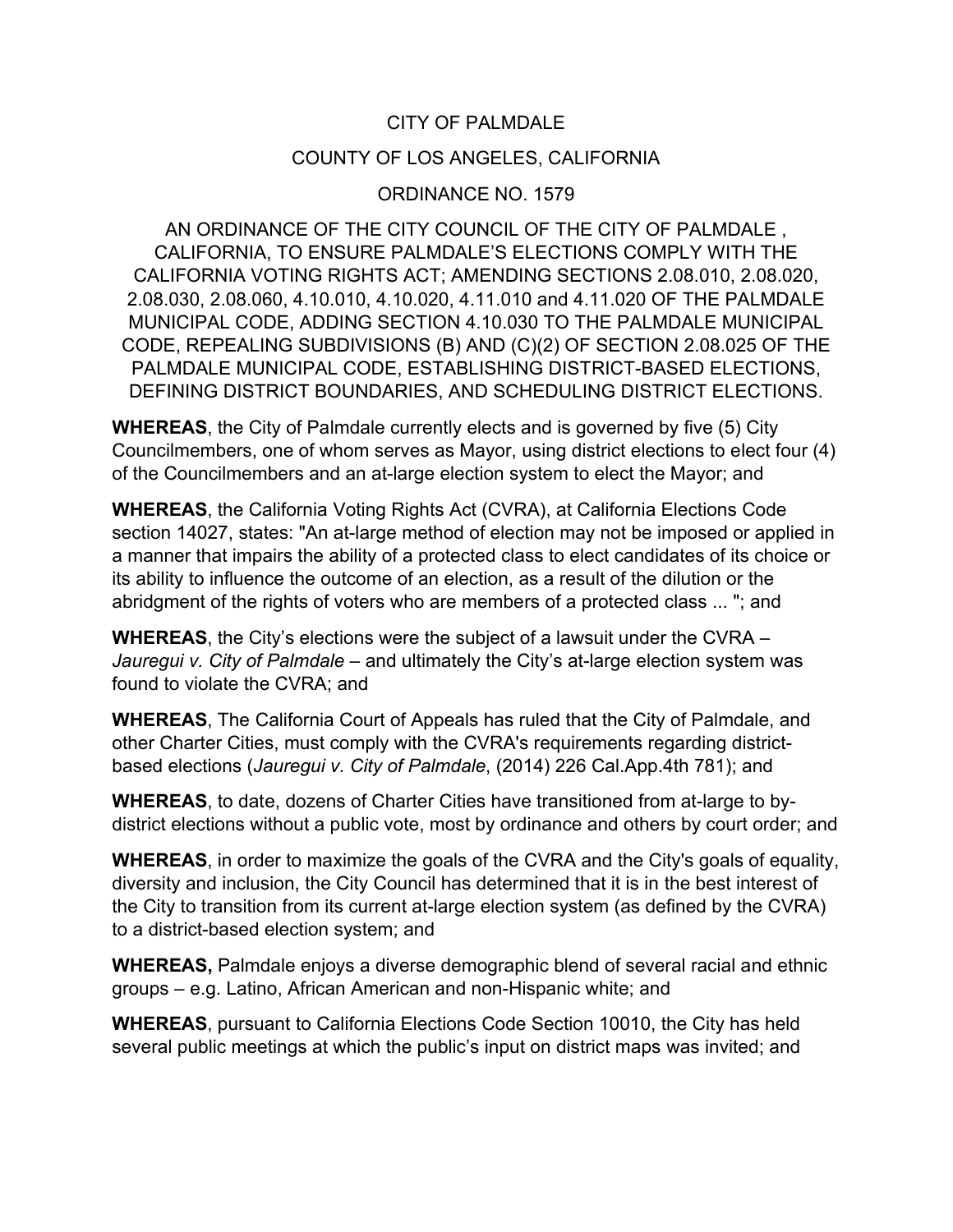Ordinance No. 1579 Page 2 of 8

**WHEREAS,** the City's retained expert demographic firms assisted the City with developing draft electoral district maps and gathering input from residents on the district boundaries of possible maps; and

**WHEREAS**, on April 6, 2022, the City Council introduced, read by title, and waived further reading of this Ordinance which includes a map (see attached Exhibit "A") with five council districts that are population balanced and based on communities of interest and other Constitutional factors as set forth in Elections Code sections 21601 et seq. and other applicable law; and

**WHEREAS,** California Government Code section 34886 permits the City Council to change the City's method of election by ordinance, with certain formalities, to a districtbased system in which each Councilmember is elected only by the voters in the electoral district in which the Councilmember resides; and

**WHEREAS**, pursuant to California Government Code section 34886, it is declared that the purpose of the change in the method of electing members of the City Council of the City of Palmdale made by this Ordinance is to implement the guarantees of Article I, Section 7 and Article II, Section 2 of the California Constitution, as set forth in the California Voting Rights Act of 2001 (California Elections Code sections 14025 through 14032); and

**WHEREAS**, the purpose of this Ordinance is to enact, pursuant to California Government Code section 34886, an ordinance providing for the election of the Members of the City Council of the City of Palmdale by-district in five single-member districts as reflected in Exhibit A to this Ordinance.

# **NOW, THEREFORE, THE CITY COUNCIL OF THE CITY OF PALMDALE DOES ORDAIN AS FOLLOWS:**

**SECTION 1.** Incorporation of Recitals. The above recitals are true and correct and are incorporated herein by this reference as material findings in support of this Ordinance.

**SECTION 2.** District-Based Elections.

Section 2.08.010 of Title 2 of the City of Palmdale Municipal Code is hereby amended to read as follows

The office of the Mayor of the City shall, beginning at the end of the elected Mayor's term, be filled by one of the Councilmembers. The District from which the office of Mayor is initially filled shall be decided by lot as soon thereafter as reasonably practicable. Thereafter, the office of Mayor shall rotate every one (1) year and will be decided by a majority of the City Council.

Section 2.08.020 of Title 2 of the City of Palmdale Municipal Code is hereby amended to read as follows: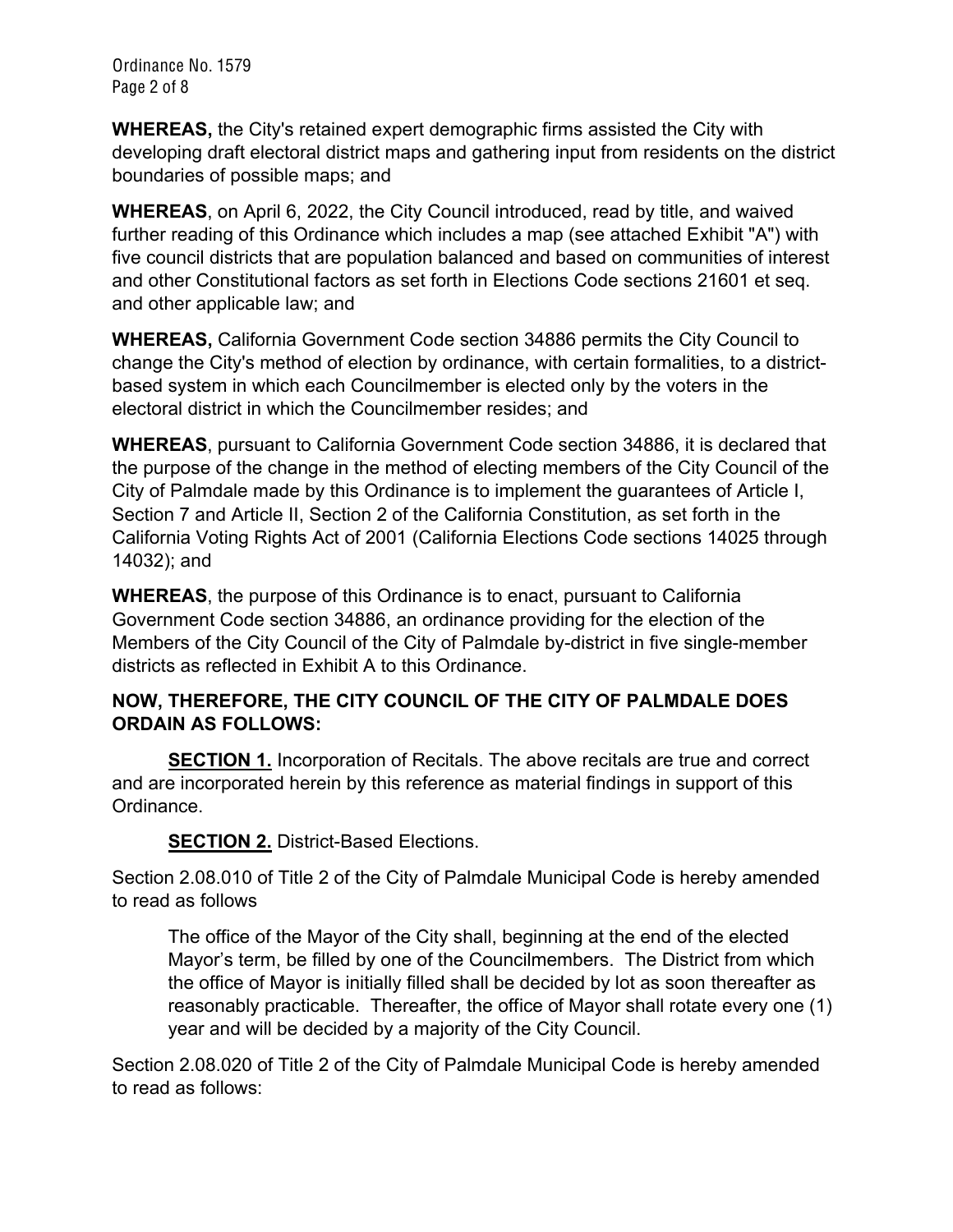Ordinance No. 1579 Page 3 of 8

> The five Councilmembers shall be elected from five (5) geographic districts in which each resides by a vote of the electors in each respective district.

Subdivisions (b) and (c)(2) of Section 2.08.025 of Title 2 of the City of Palmdale Municipal Code are hereby deleted.

Section 2.08.030 of Title 2 of the City of Palmdale Municipal Code is hereby amended to read as follows:

Unless otherwise specifically provided in this code or by state law, the City Council shall make all appointments to boards, commissions and committees of the City as follows unless otherwise formed by resolution:

(A) City Council boards, commissions and committees shall consist of a minimum of five members, who shall be nominated by each City Councilmember, subject to approval by the City Council, for appointment. All members shall be voting members of the board, commission, or committee. No member shall be a member of the City Council. It is preferable that a City Councilmember's appointee reside within the Councilmember's district; however, it is not required when subject matter expertise is desirable. Members serve at the pleasure of the City Council and may be removed prior to the expiration of their term by a vote of a majority of the members of the City Council.

(B) All board and commission vacancies shall be advertised, seeking volunteers willing and desiring to be appointed to fill such vacancies. Any person seeking to be so appointed must complete and submit the City application, together with any other information requested by the City Council as appropriate for a specific board or commission.

(C) All such applications shall be provided to the City Council for review, who shall, at a regularly scheduled City Council meeting, nominate, from among such applicants, the persons whom the City Councilmembers desire to appoint by making a motion for each such appointment.

(D) If the nomination is approved by a majority vote of the City Council, the nominating City Councilmember may then proceed to appoint the person to the board or commission under consideration.

(E) If the specific nomination by the City Councilmember is not approved by a majority vote of the City Council, the City Council will nominate, by motion, a different candidate until someone is approved by majority vote of the City Council for the position under consideration.

(F) All members of boards, commissions and committees serve at the pleasure of the City Council and are subject to removal by a majority vote of the City Council.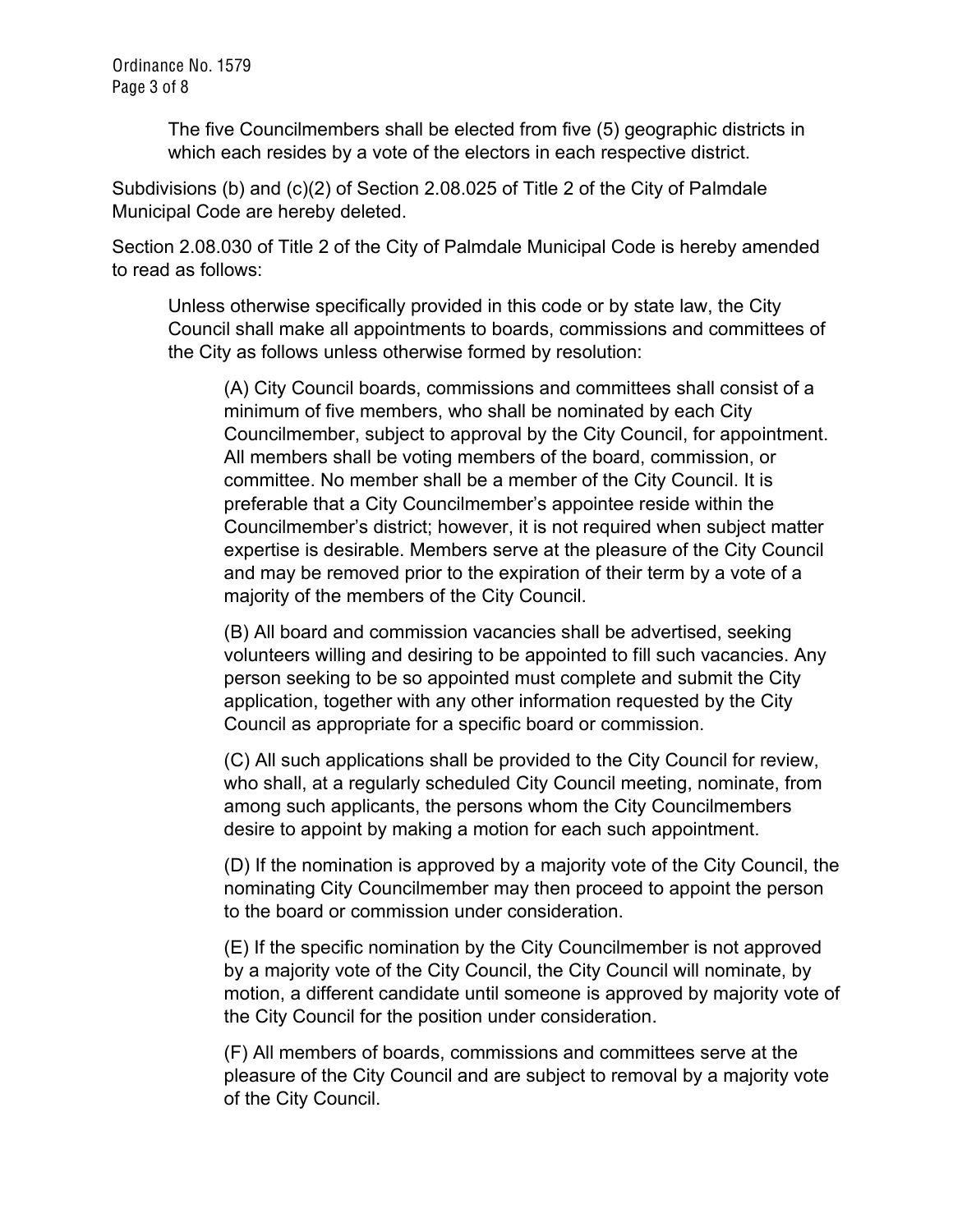Ordinance No. 1579 Page 4 of 8

Section 2.08.060 of Title 2 of the City of Palmdale Municipal Code is hereby amended to read as follows:

The Mayor shall receive, in addition to the compensation set forth in PMC 2.08.020, such further amount as shall cause the total compensation for services to equal \$1,265 per month.

Section 4.10.010 of Title 4 of the City of Palmdale Municipal Code is hereby amended to read as follows:

The following district boundaries are hereby adopted as the electoral districts for the five City Council members of the City of Palmdale through the general municipal election in November 2030:

### District #1

The portion of the City of Palmdale bounded and described as follows: Beginning at the point of intersection of Palmdale City Boundary and 20th St W, and proceeding easterly along Palmdale City Boundary to 50th St E, and proceeding southerly along 50th St E to Palmdale City Boundary, and proceeding westerly along Palmdale City Boundary to 15th St E, and proceeding southerly along 15th St E to E Ave R, and proceeding westerly along E Ave R to Southern Pacific RR, and proceeding southerly along Southern Pacific RR to Palmdale Siding 2 RR, and proceeding southerly along Palmdale Siding 2 RR to Sierra Hwy, and proceeding southerly along Sierra Hwy to Palmdale City Boundary, and proceeding westerly along Palmdale City Boundary to Tract 910217 Block 1018 Boundary, and proceeding northerly along Tract 910217 Block 1018 Boundary to TLID:241215641, and proceeding easterly along TLID:241215641 to TLID:241208656, and proceeding northerly along TLID:241208656 to TLID:649209981, and proceeding northerly along TLID:649209981 to Tract 910217 Block 1018 Boundary, and proceeding northerly along Tract 910217 Block 1018 Boundary to Tract 910217 Block 1008 Boundary, and proceeding northerly along Tract 910217 Block 1008 Boundary to Tract 910217 Block 1006 Boundary, and proceeding northerly along Tract 910217 Block 1006 Boundary to TLID:142705408, and proceeding easterly along TLID:142705408 to TLID:142705407, and proceeding easterly along TLID:142705407 to TLID:142705405, and proceeding easterly along TLID:142705405 to TLID:142705403, and proceeding easterly along TLID:142705403 to TLID:141524676, and proceeding easterly along TLID:141524676 to TLID:141845802, and proceeding easterly along TLID:141845802 to TLID:141845803, and proceeding easterly along TLID:141845803 to TLID:241112777, and proceeding easterly along TLID:241112777 to TLID:642190418, and proceeding easterly along TLID:642190418 to TLID:642192917, and proceeding easterly along TLID:642192917 to TLID:638631443, and proceeding easterly along TLID:638631443 to Tierra Subida Ave, and proceeding northerly along Tierra Subida Ave to Palmdale City Boundary, and proceeding northerly along Palmdale City Boundary to TLID:648860693, and proceeding westerly along TLID:648860693 to Summerwind Dr, and proceeding westerly along Summerwind Dr to Ave P-8, and proceeding westerly along Ave P-8 to 20th St W, and proceeding northerly along 20th St W to W Ave P, and proceeding westerly along W Ave P to 20th St W, and proceeding northerly along 20th St W to the point of beginning.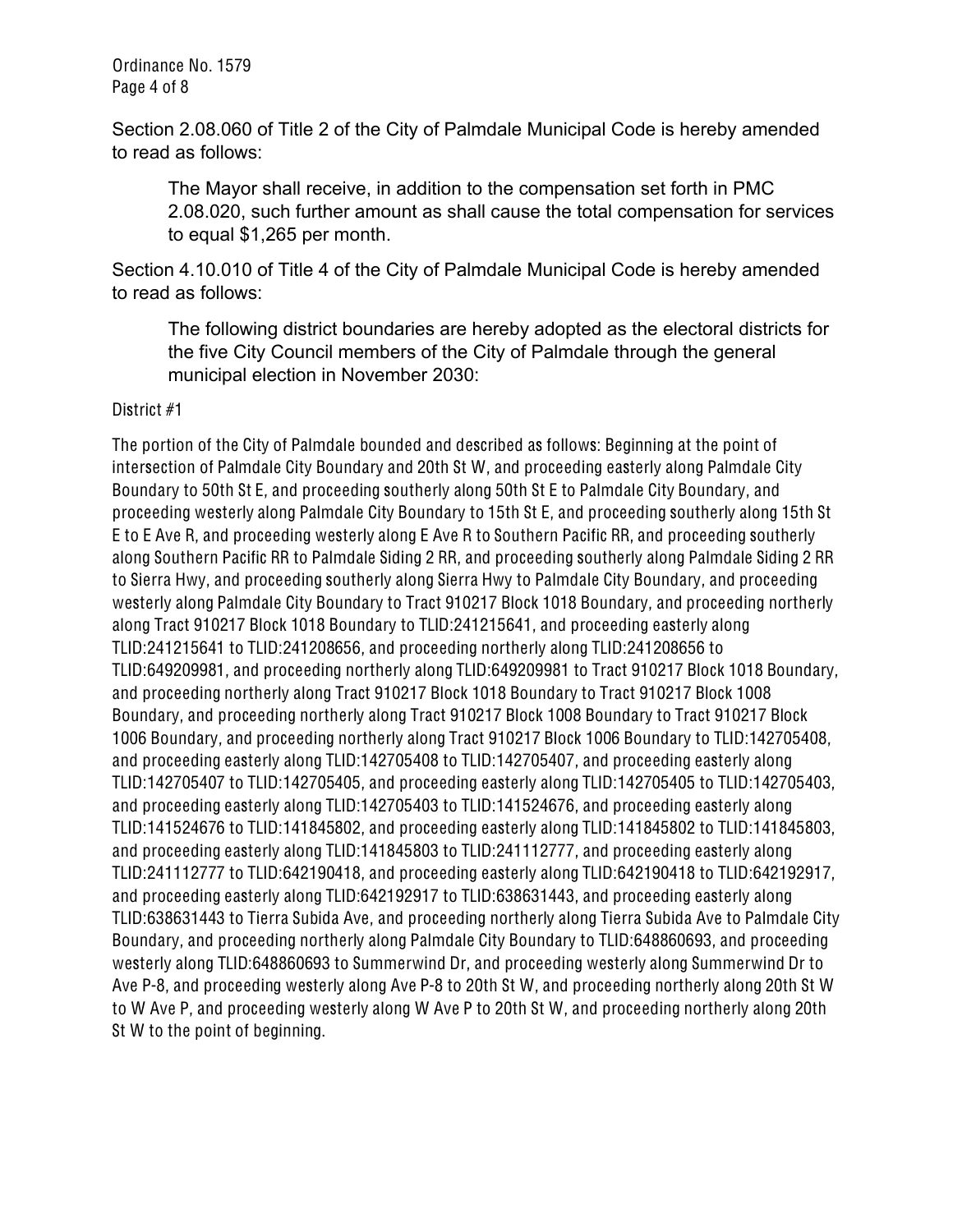Ordinance No. 1579 Page 5 of 8

### District #2

The portion of the City of Palmdale bounded and described as follows: Beginning at the point of intersection of Palmdale City Boundary and Tract 910217 Block 1018 Boundary, and proceeding easterly along Palmdale City Boundary to 20th St W, and proceeding southerly along 20th St W to W Ave P, and proceeding easterly along W Ave P to 20th St W, and proceeding southerly along 20th St W to Ave P-8, and proceeding easterly along Ave P-8 to Summerwind Dr, and proceeding easterly along Summerwind Dr to TLID:648860693, and proceeding easterly along TLID:648860693 to Palmdale City Boundary, and proceeding southerly along Palmdale City Boundary to Tierra Subida Ave, and proceeding southerly along Tierra Subida Ave to TLID:638631443, and proceeding westerly along TLID:638631443 to TLID:642192917, and proceeding westerly along TLID:642192917 to TLID:642190418, and proceeding westerly along TLID:642190418 to TLID:241112777, and proceeding westerly along TLID:241112777 to TLID:141845803, and proceeding westerly along TLID:141845803 to TLID:141845802, and proceeding westerly along TLID:141845802 to TLID:141524676, and proceeding westerly along TLID:141524676 to TLID:142705403, and proceeding westerly along TLID:142705403 to TLID:142705405, and proceeding westerly along TLID:142705405 to TLID:142705407, and proceeding westerly along TLID:142705407 to TLID:142705408, and proceeding westerly along TLID:142705408 to Tract 910217 Block 1006 Boundary, and proceeding southerly along Tract 910217 Block 1006 Boundary to Tract 910217 Block 1008 Boundary, and proceeding southerly along Tract 910217 Block 1008 Boundary to Tract 910217 Block 1018 Boundary, and proceeding southerly along Tract 910217 Block 1018 Boundary to TLID:649209981, and proceeding southerly along TLID:649209981 to TLID:241208656, and proceeding southerly along TLID:241208656 to TLID:241215641, and proceeding westerly along TLID:241215641 to Tract 910217 Block 1018 Boundary, and proceeding southerly along Tract 910217 Block 1018 Boundary to the point of beginning.

### District #3

The portion of the City of Palmdale bounded and described as follows: Beginning at the point of intersection of E Ave R and 25th St E, and proceeding easterly along E Ave R to 45th St E, and proceeding southerly along 45th St E to Palmdale City Boundary, and proceeding southerly along Palmdale City Boundary to Pearblossom Hwy, and proceeding northerly along Pearblossom Hwy to Barrel Springs Rd, and proceeding westerly along Barrel Springs Rd to 25th St E, and proceeding northerly along 25th St E to the point of beginning.

#### District #4

The portion of the City of Palmdale bounded and described as follows: Beginning at the point of intersection of Palmdale City Boundary and 50th St E, and proceeding easterly along Palmdale City Boundary to 45th St E, and proceeding northerly along 45th St E to E Ave R, and proceeding westerly along E Ave R to 40th St E, and proceeding northerly along 40th St E to Palmdale City Boundary, and proceeding northerly along Palmdale City Boundary to 50th St E, and proceeding northerly along 50th St E to the point of beginning.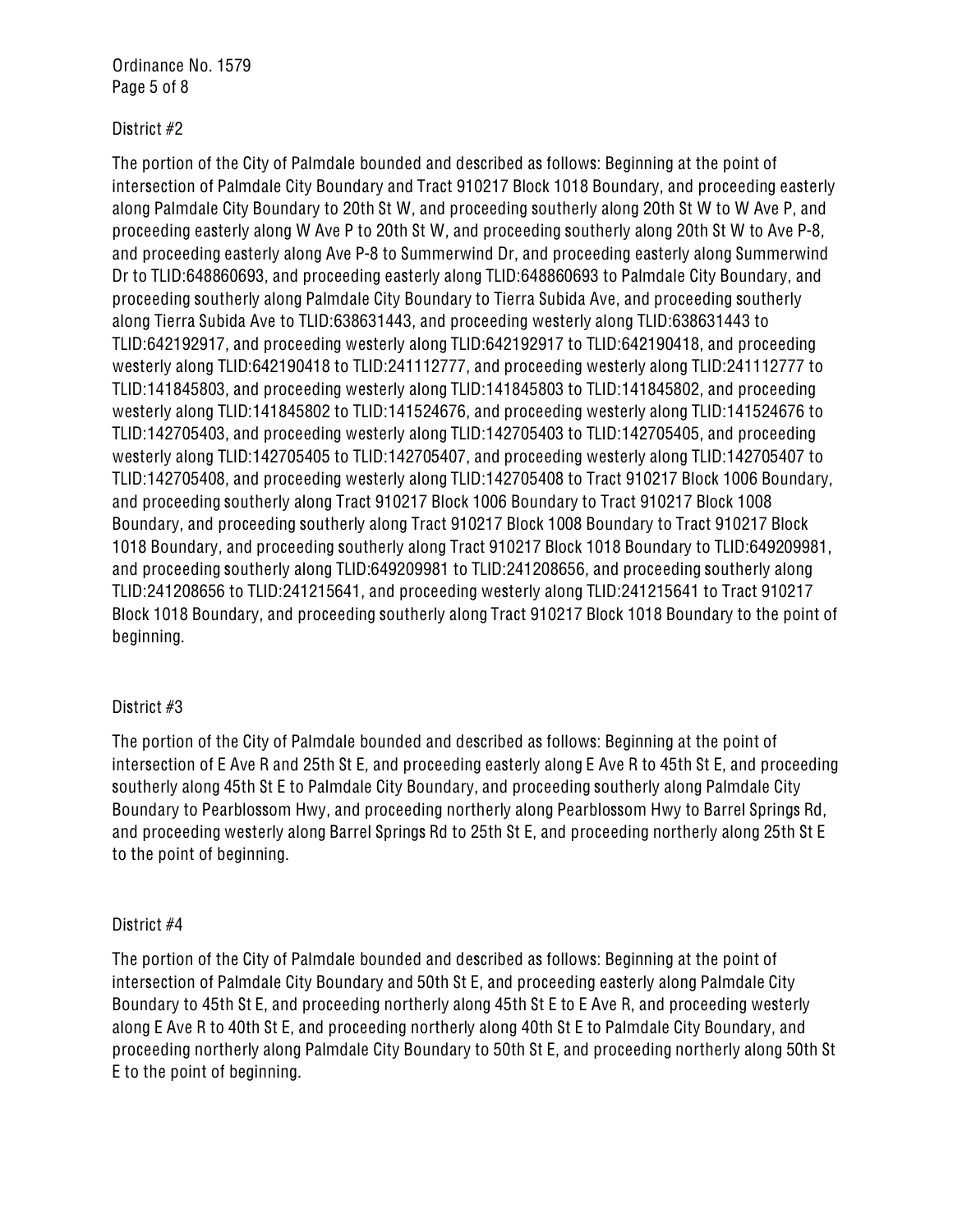Ordinance No. 1579 Page 6 of 8

District #5

The region bounded and described as follows: Beginning at the point of intersection of Palmdale City Boundary and 15th St E, and proceeding easterly along Palmdale City Boundary to 40th St E, and proceeding southerly along 40th St E to E Ave R, and proceeding westerly along E Ave R to 25th St E, and proceeding southerly along 25th St E to Barrel Springs Rd, and proceeding easterly along Barrel Springs Rd to Pearblossom Hwy, and proceeding southerly along Pearblossom Hwy to Palmdale City Boundary, and proceeding westerly along Palmdale City Boundary to Sierra Hwy, and proceeding northerly along Sierra Hwy to Palmdale Siding 2 RR, and proceeding northerly along Palmdale Siding 2 RR to Southern Pacific RR, and proceeding northerly along Southern Pacific RR to E Ave R, and proceeding easterly along E Ave R to 15th St E, and proceeding northerly along 15th St E to the point of beginning.

Section 4.10.020 of Title 4 of the City of Palmdale Municipal Code is hereby amended to read as follows:

A map depicting the boundaries set forth in PMC 4.10.010 is attached to the ordinance codified in this chapter as Exhibit A and incorporated into this chapter by this reference.

Section 4.10.030 is hereby added to Title 4 of the City of Palmdale Municipal Code to read as follows:

"A. District-Based Elections. Pursuant to California Government Code section 34886, all members of the City Council of the City of Palmdale shall be elected by-district in five (5) single-member districts.

1. All members of the City Council shall be elected in the electoral districts established by Section 4.10.010 and as subsequently reapportioned pursuant to State law. All City Council elections shall be "district-based" as that term is defined in California Elections Code section 14026(b), meaning each of the five (5) Councilmembers shall be elected from each district, by the voters of that district alone.

2. Any Councilmember elected or appointed to represent a district must reside in that district, and any candidate for City Council must reside in the district in which that candidate seeks election at the time nomination papers are issued.

3. Termination of residency in a district by a Councilmember shall create a vacancy for that City Council district unless a substitute residence within the district is immediately declared and established within thirty (30) days after the termination of residency.

Section 4.11.010 of Title 4 of the City of Palmdale Municipal Code is hereby amended to read as follows: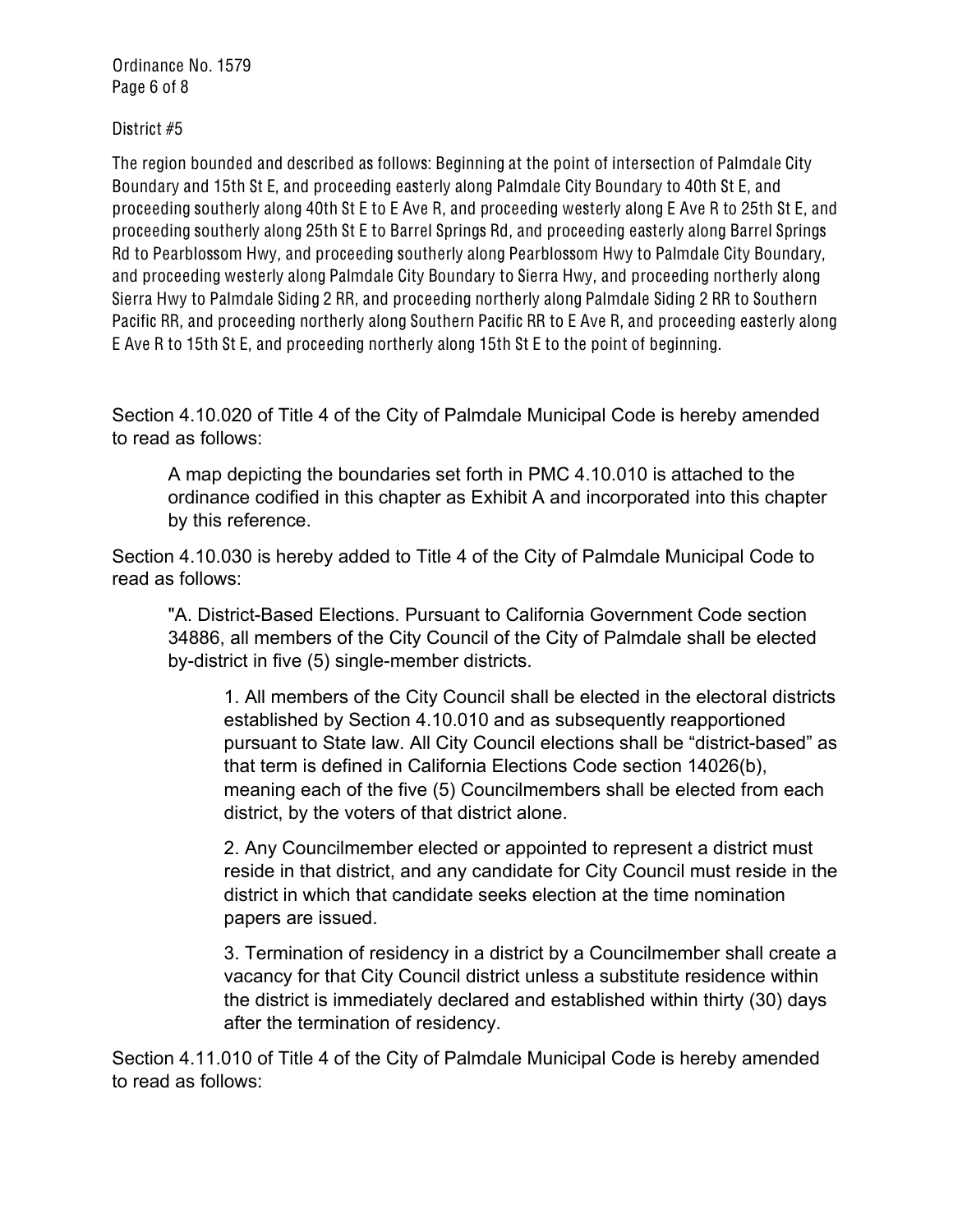4.11.010 Term of office for Districts Three, Four and Five.

Councilmembers shall be elected to represent District Three, District Four and District Five at the November 8, 2022, general municipal election for four-year terms, and until a successor is qualified.

Section 4.11.020 of Title 4 of the City of Palmdale Municipal Code is hereby amended to read as follows:

4.11.020 Term of office for Districts One and Two.

Councilmembers shall be elected to represent District One and District Two at the November 5, 2024, general municipal election for four-year terms, and until a successor is qualified.

**SECTION 3.** Notwithstanding any other provision of this Section, all Councilmembers in office at the time this Section takes effect shall continue in office until the expiration of the term to which they were elected.

**SECTION 4.** CEQA. Based upon the whole of the administrative record before it, the City Council hereby finds that a transition from the current election system to districtbased elections is exempt from environmental review under the California Environmental Quality Act ("CEQA") (Pub. Resources Code, § 21000 et seq.) pursuant to State CEQA Guidelines (Cal. Code Regs., tit.14, § 15000 et seq.) sections 15061(b)(3), 15320, and 15378(b)(3). Adoption of this Ordinance is an organizational and administrative activity of the City, does not have the potential to result in either a direct or reasonably foreseeable indirect physical change in the environment, and is therefore not a project for purposes of CEQA. (State CEQA Guidelines, §§ 15061 (b)(3); 15378(b)(5).) In the event adoption of this Ordinance does constitute a project, it is categorically exempt under the Class 20 (Changes in the Organization of Local Governments) categorical exemption. (State CEQA Guidelines, § 15320.) Further, none of the exceptions to the exemptions found in State CEQA Guidelines section 15300.2 apply. Staff is hereby directed to prepare, execute and file with the Los Angeles County Clerk a CEQA Notice of Exemption within five (5) working days of the adoption of this Ordinance.

**SECTION 5.** Effective Date. Pursuant to Government Code section 36937(a), this Ordinance shall become effective immediately following its adoption.

**SECTION 6.** Publication. The City Clerk shall certify to the adoption of this Ordinance and shall cause a summary of the same to be published in an adjudicated newspaper of the City of Palmdale within fifteen (15) days following its adoption.

**SECTION 7. Severability.** If any section, subsection, subdivision, paragraph, sentence, clause or phrase in this Ordinance or any part thereof is for any reason held to be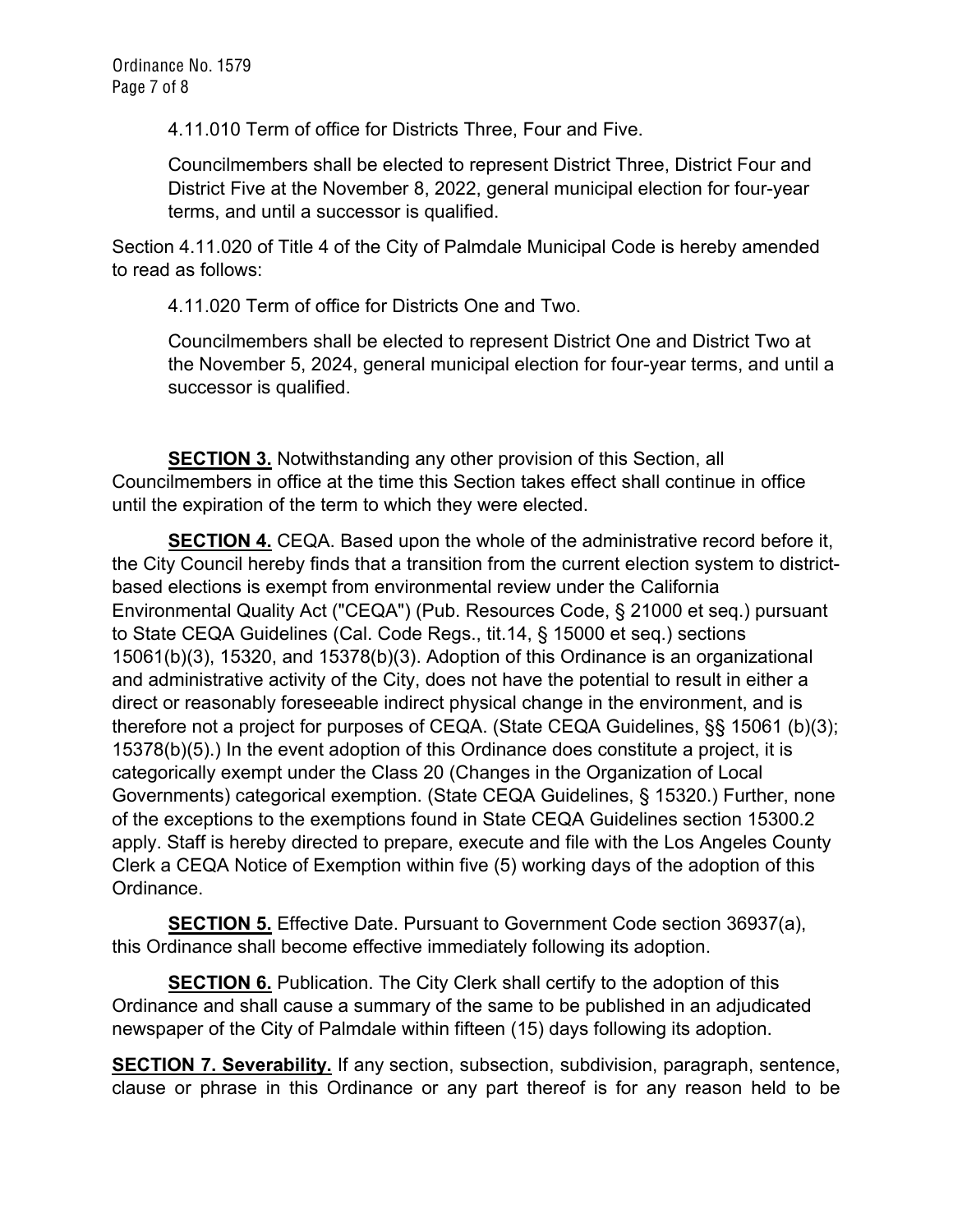Ordinance No. 1579 Page 8 of 8

unconstitutional or invalid or ineffective by any court of competent jurisdiction, such decision shall not affect the validity or effectiveness of the remaining portions of this Ordinance or any part thereof. The City Council hereby declares that it would have passed each section, subsection, subdivision, paragraph, sentence, clause or phrase thereof irrespective of the fact that any one (1) or more subsections, subdivisions, paragraphs, sentences, clauses or phrases be declared unconstitutional, or invalid, or ineffective, provided the basic purposes of this Ordinance and the benefits to the City and the public are not substantially impaired.

**SECTION 8.** The City Clerk shall certify to the adoption of this ordinance and shall cause this ordinance to be published or posted as required by law.

**PASSED, APPROVED** and **ADOPTED** this 6<sup>th</sup> day of April 2022.

Approved as to form: Steven D. Hofbauer, Mayor

 $\mathcal{L}=\{1,2,3,4,5\}$ 

ATTEST:

City Attorney

Christopher L. Beck Shanae S. Smith, City Clerk

I, Shanae S. Smith, City Clerk of Palmdale, California, do hereby certify that the foregoing Ordinance was duly introduced, passed, approved, and adopted by the City Council of the City of Palmdale at a regular meeting of said Council held on the  $6<sup>th</sup>$  day of April 2022 effective on the 6th day of April 2022 by the following roll call vote:

 $\mathcal{L}_\text{max}$  , and the contract of the contract of the contract of the contract of the contract of the contract of the contract of the contract of the contract of the contract of the contract of the contract of the contr

AYES:

NOES:\_\_\_\_\_\_\_\_\_\_\_\_\_\_\_\_\_\_\_\_\_\_\_\_\_\_\_\_\_\_\_\_\_\_\_\_\_\_\_\_\_\_\_\_\_\_\_\_\_\_\_\_\_\_\_\_\_\_\_

ABSTAIN:\_\_\_\_\_\_\_\_\_\_\_\_\_\_\_\_\_\_\_\_\_\_ABSENT:\_\_\_\_\_\_\_\_\_\_\_\_\_\_\_\_\_\_\_\_\_\_\_\_\_\_\_

Date:

Shanae S. Smith, City Clerk